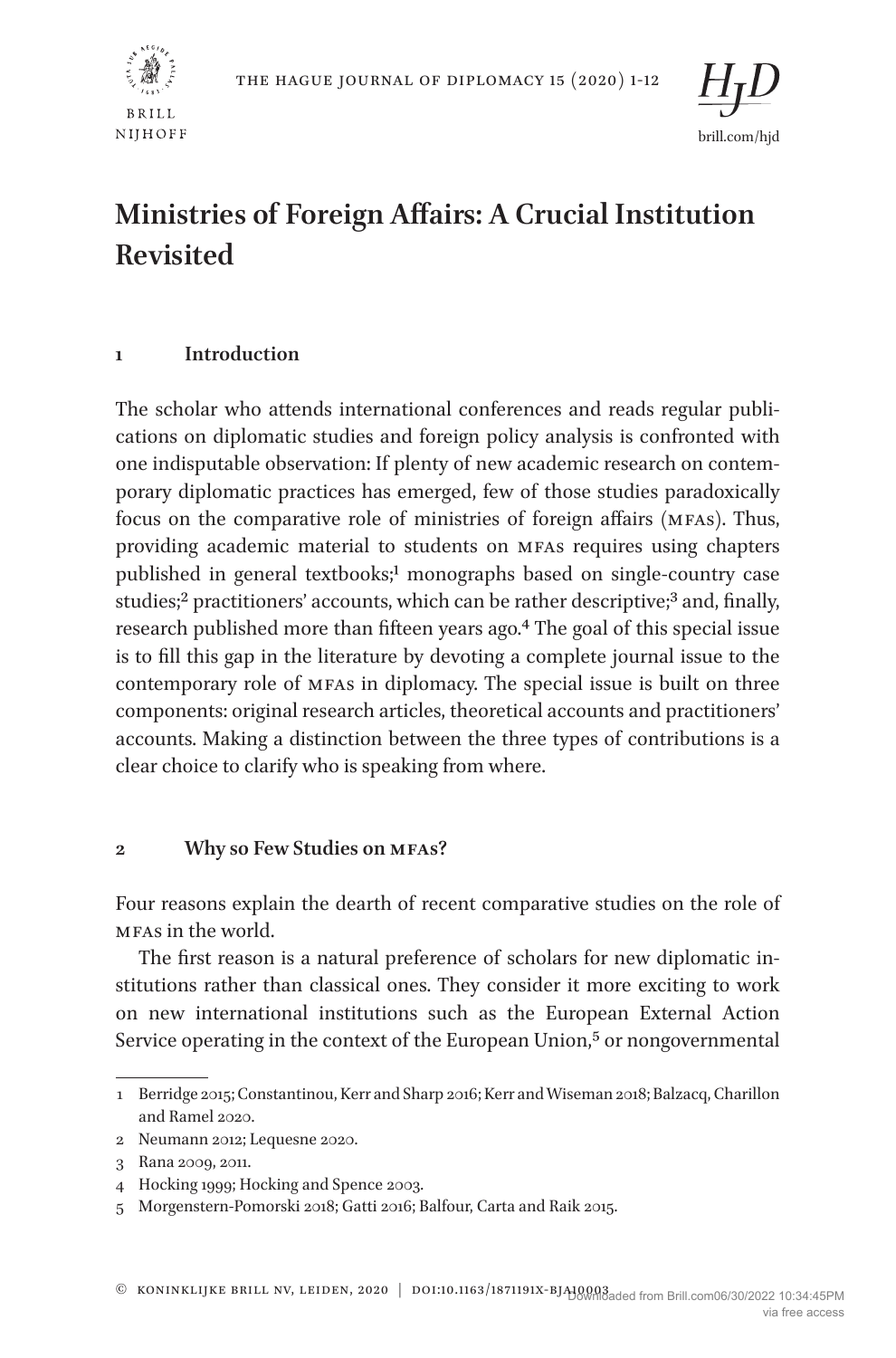organisations (NGOs) in the field of human rights rather than MFAs.6 Social sciences are wrongly eager to forget institutions which incarnate continuity to focus exclusively on novelty. What is true for MFAs in the context of diplomatic studies is also valid for national parliaments in the context of comparative politics.7 In addition, MFAs are state institutions par excellence while, since the end of the Cold War, theories of International Relations (IR) have been fascinated by the emergence of non-state and transnational institutions. The number of studies devoted to international organisations and NGOs attests to the trend.

The second reason is because MFAs have largely lost their monopoly to make diplomacy to the benefit of other actors, both inside the state (head of government's offices, ministries of economics and defence, intelligence agencies) and outside the state (NGOs, international organisations, universities, celebrities).8 The demonopolisation of the MFAs' role leads scholars to consider too quickly that they have become marginal institutions in the making of diplomacy.

The third reason is because many states around the world are nondemocratic and opaque states in which the precise role of MFAs is difficult to understand. It therefore is not surprising that many diplomatic studies still focus empirically on the experience of liberal democratic states rather than non-democratic states, although the latter category counts major actors such as China and Russia where MFAs must be better analysed.9

The fourth reason comes from a true difficulty of scholarly research to observe from inside institutions such as MFAs, which remain dominated by the rules of secrecy and low transparency.10 If some scholars such as Iver B. Neumann and the author have been allowed to make observatory participations inside MFAs, such a research enterprise remains an exception.11 It is therefore not by chance that most of the knowledge we have on the internal practices of MFAs comes from the publications of practitioners, especially former ambassadors who write their memoirs when they retire.<sup>12</sup> Memoirs and autobiographies are self-referential accounts based on interesting anecdotes but rarely on a deep analytical step back. Despite the general trend towards public diplomacy, MFAs remain institutions which resist the idea of being transformed into research objects by scholars, including in liberal democracies.

<sup>6</sup> Brysk and Stohl 2019; Roeder and Simard 2015.

<sup>7</sup> Costa 2016.

<sup>8</sup> Cooper 2008; Neack 2013; Engelbrekt 2016.

<sup>9</sup> Biberman 2011; Loh 2019; Ekman 2013.

<sup>10</sup> Bjola and Murray 2016.

<sup>11</sup> Lequesne 2019; Neumann 2012.

<sup>12</sup> Araud 2019; Dobbin 2017.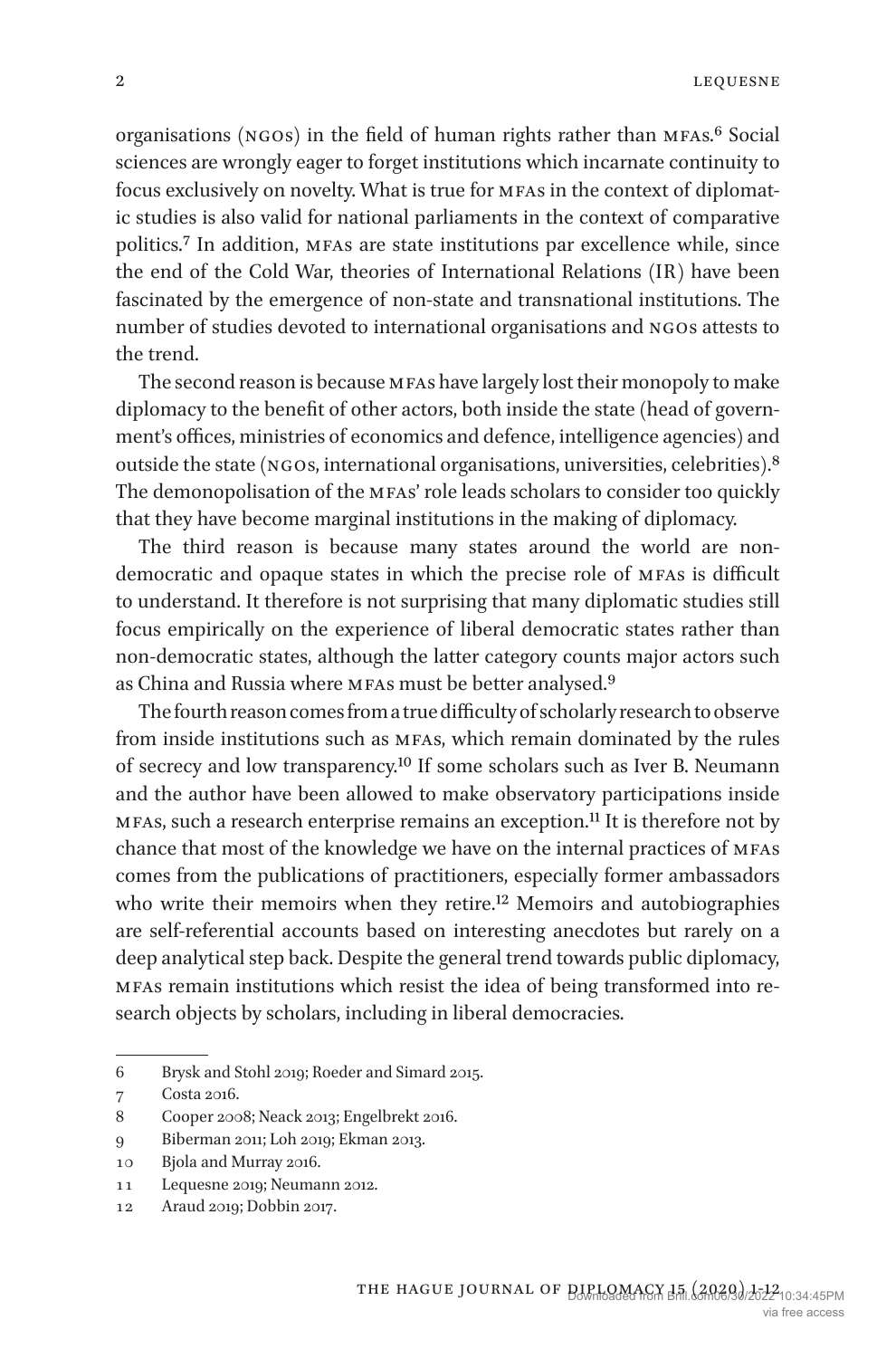## **3 Why This Special Issue?**

It is to overcome a certain renouncement of academic research to study MFAs with a comparative approach that we conceive this special issue. Five grounds can legitimise the nature of the enterprise.

First, it is because MFAs could not pretend anymore to hold the monopoly of state diplomacy that they have to be revisited in detail. MFAs must be understood in relation to a number of other actors—both state and non-state which are clearly in competition to formulate and implement diplomacy. Kim Olsen's contribution to this special issue shows how MFAs in France and Germany have difficulty in standing as powerful actors vis-à-vis the respective ministries of finance in the field of sanctions. More than ever, MFAs are part of a bureaucratic puzzle at the heart of the state based on competition and cooperation. If diplomacy, following James Der Derian's definition, consists of reducing the estrangement between diplomatic actors (mostly states) on the international stage,<sup>13</sup> it also consists of many bureaucratic bargains and compromises inside the state.14 The domestic constraint plays a bigger role than in the past for MFAs because domestic publics want diplomats to be as accountable for their actions as any other state bureaucrats. In her contribution, former diplomat Emilie Bartonek details the importance for German Minister Frank-Walter Steinmeier to launch a review process in 2013 legitimising the MFA's actions among the German public. The Dutch MFA's report of 2013 on the modernisation of the diplomatic administration also highlights the expectations of the Dutch public to have more feedback on what diplomats are doing and how they are engaging public spending.15

Second, scholarly research must better understand who are the diplomats or the 'diplomatists', as Harold Nicolson calls them, working inside MFAs.16 We must not forget that, in many states, diplomats are still recruited according to purely political criteria, which consist of the proximity to governmental authorities.17 In states where examinations allow the entrance in diplomacy, the practices to attract candidates inside MFAs must be compared.18 Having diplomats who reflect societal diversity has become an issue for the MFAs in many democratic states. The gender issue, now well documented by research, has imposed itself for ten years in a profession which had been formally

<sup>13</sup> Der Derian 1987.

<sup>14</sup> Milner and Tingley 2015; Halperin 2006.

<sup>15</sup> Dutch Ministry of Foreign Affairs 2013.

<sup>16</sup> Nicolson 1954.

<sup>17</sup> Haglund 2015; Hollibaugh 2015.

<sup>18</sup> Neumann 2005.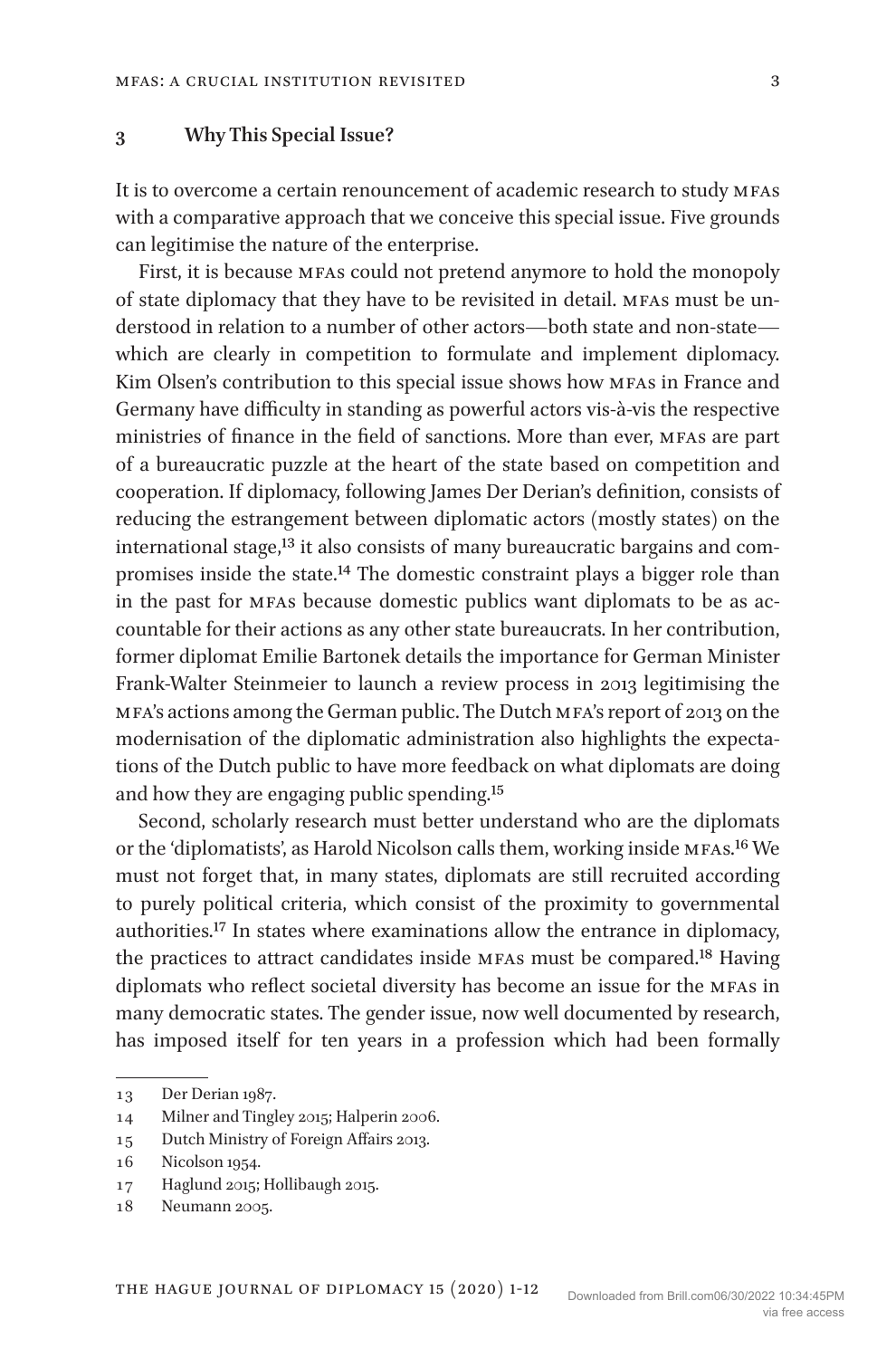dominated by men.19 Based on a Swedish case study, Birgitta Niklasson shows in her contribution how women ambassadors now have the same access as men to formal relationships in diplomacy, but have more difficulties in breaking through the barriers of formality. Ethnic diversity in the recruitment of diplomats has become another issue for many MFAs in the world, as Christian Lequesne, Gabriel Castillo, Minda Holm, Walid Jumblatt Bin Abdullah, Halvard Leira, Kamna Tiwary and Reuben Wong demonstrate in their comparative article. Ethnic diversity not only is a strategic need for MFAs to support foreign policy priorities (for instance, Africa for Brazil during the presidency of Luiz Inàcio Lula da Silva), but also a necessity for filling a legitimacy gap in the domestic public sphere while MFAs are perceived disconnected from societal reality. All these new questions of diversity in the recruitment in MFAs need to be carefully analysed to escape the simple statement that diplomats are just men and pale upper class, full stop.

Third, MFAs stand at the centre of a lot of specific practices that diplomatic studies must capture to understand the modus operandi per se as well as their effects on decisions.20 If communication is not a new constitutive element of diplomacy, the use of internet and social networks have changed the tools which MFAs use to communicate.21 In his research article, Ilan Manor and Rhys Crilley shows how the Israeli MFA used social media during the 2014 Gaza War to legitimise Israel's foreign policy and also to de-legitimise the Hamas movement. Damien Spry analyses the effects of Facebook on the public diplomacy developed by several Asian and non-Asian MFAs in Asian locations. He demonstrates how poorer and smaller host Asian locations are more likely to pay attention to Facebook public diplomacy than richer and larger ones. If digital diplomacy has also become a well-documented practice in research, it is important to ask whether MFAs really control the information flows compared to other institutions such as intelligence services or specialised communication agencies. The practical piece written by Ambassador Casper Klynge, Mikael Ekman and Nikolaj Juncher Waedegaard highlights the reasons why the Danish MFA decided to create a TechPlomacy embassy to make sure that Danish diplomats remain at the centre of the new digital diplomacy as well as to attract private investments profitable to the Danish high-tech industry. Digital diplomacy also addresses the question of how diplomats use social media in their individual practice. Because they have blogs and Twitter accounts, can one say that diplomats are engaged in a new form of diplomacy, which takes more

<sup>19</sup> Aggestam and Towns 2018; Cassidy 2017.

<sup>20</sup> Cornut and Pouliot 2015; Sending, Pouliot and Neumann 2015.

<sup>21</sup> Barston 2019; Hocking et al. 2013.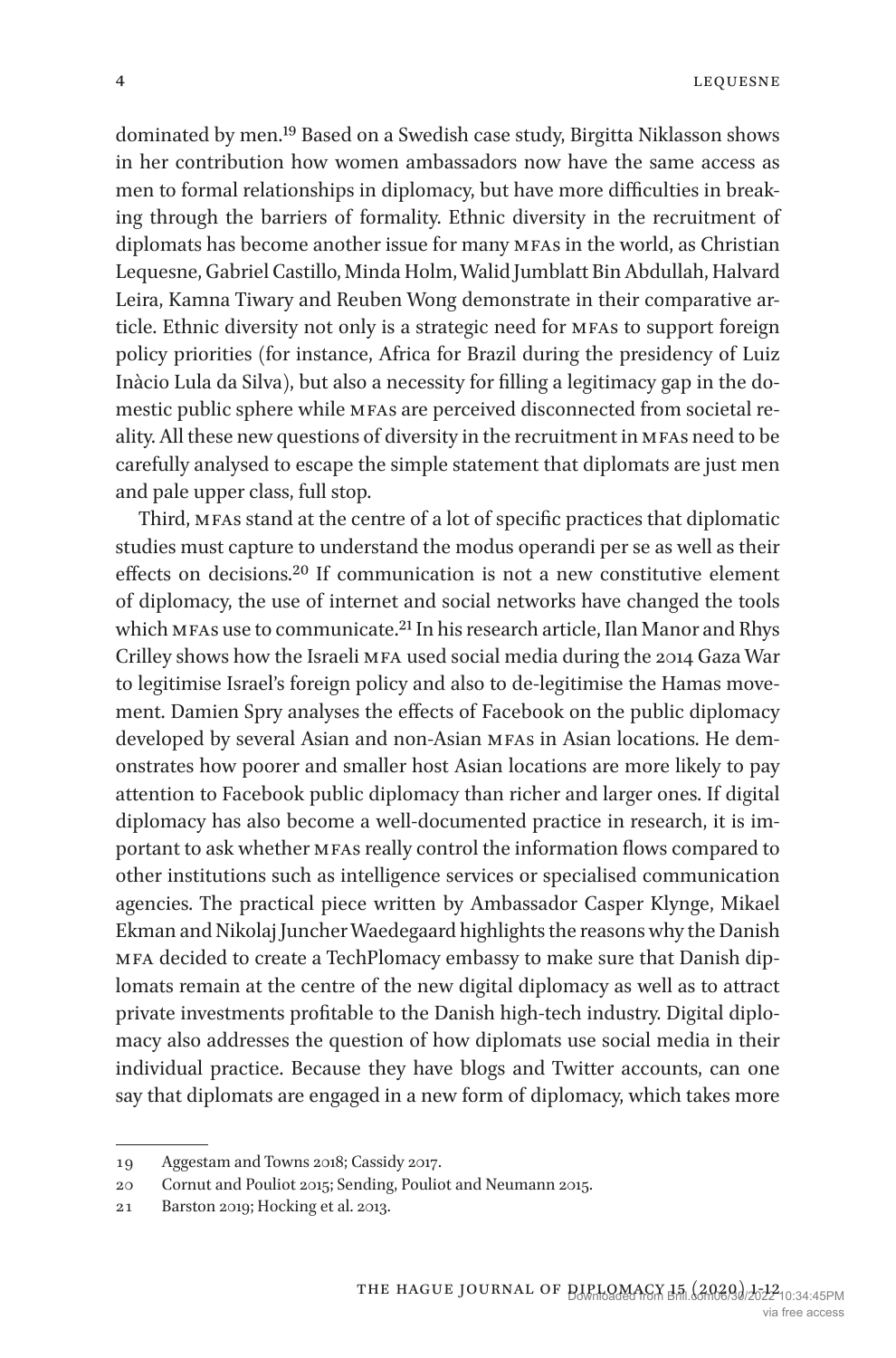seriously into consideration the feedback of the society?<sup>22</sup> Alternatively, are social media just a new technical tool to diffuse unilateral messages close to what was referred to in the past as propaganda or information?<sup>23</sup>

Finally, scholarly research must address the question of how to better connect the study of MFAs to new theoretical debates on diplomacy and, largely, International Relations. Many recent studies rightly insist on the necessity to revisit diplomacy as a set of practices, assuming that theory must absolutely consider the social meaning that actors attach to what they are doing.24 Diplomacy exists only because actors themselves consider that it is a relevant practice. Research must therefore devote more time to theorising diplomacy from the inside perspective of the actors' mindsets. Good theorisation can be produced only after detailed fieldwork focussed on the agency, which is too often missing in IR theories. As Jason Dittmer shows in his theoretical contribution, however, considering human agency is a positive but not a sufficient step for theory. MFAs, as all institutions engaged in diplomacy, must also be considered as sites receptive to multi-layered non-human, material and environmental contexts.25 'Assemblage', as Dittmer calls it, invites scholars to consider diplomacy as a process where intertwined human and non-human phenomena produce agential effects. Studying diplomacy from the prism of MFAs also reminds scholars that they need theories to explain a relational ontology. In his research article, Thierry Balzacq shows how the concept of 'grand strategy' can help to understand state diplomacy as a 'field', in the Bourdieusan sense of the term, in relation with other 'fields', be that security, intelligence or trade. Coming from a non-Western tradition, Yaqing Qin agrees with Balzacq that we must analyse MFAs as pivotal relators of a relational practice. He shows, however, that diplomats developing friendly relations with fellow diplomats to reduce estrangement is not a European invention.26 According to Qin, such a practice can be justified by the ancient Chinese political thinking as well.

## **4 Agenda for Future Research**

First, future research on MFAs must focus on practices (both human and nonhuman) to understand the micropolitical factors at work in diplomacy, and

<sup>22</sup> Cull 2019; Manor 2019.

<sup>23</sup> De Keulenaar and Melissen 2018.

<sup>24</sup> Lechner and Frost 2019; Pouliot 2016.

<sup>25</sup> Dittmer 2017; Neumann 2013.

<sup>26</sup> Anderson 1993; Datta-Ray 2016.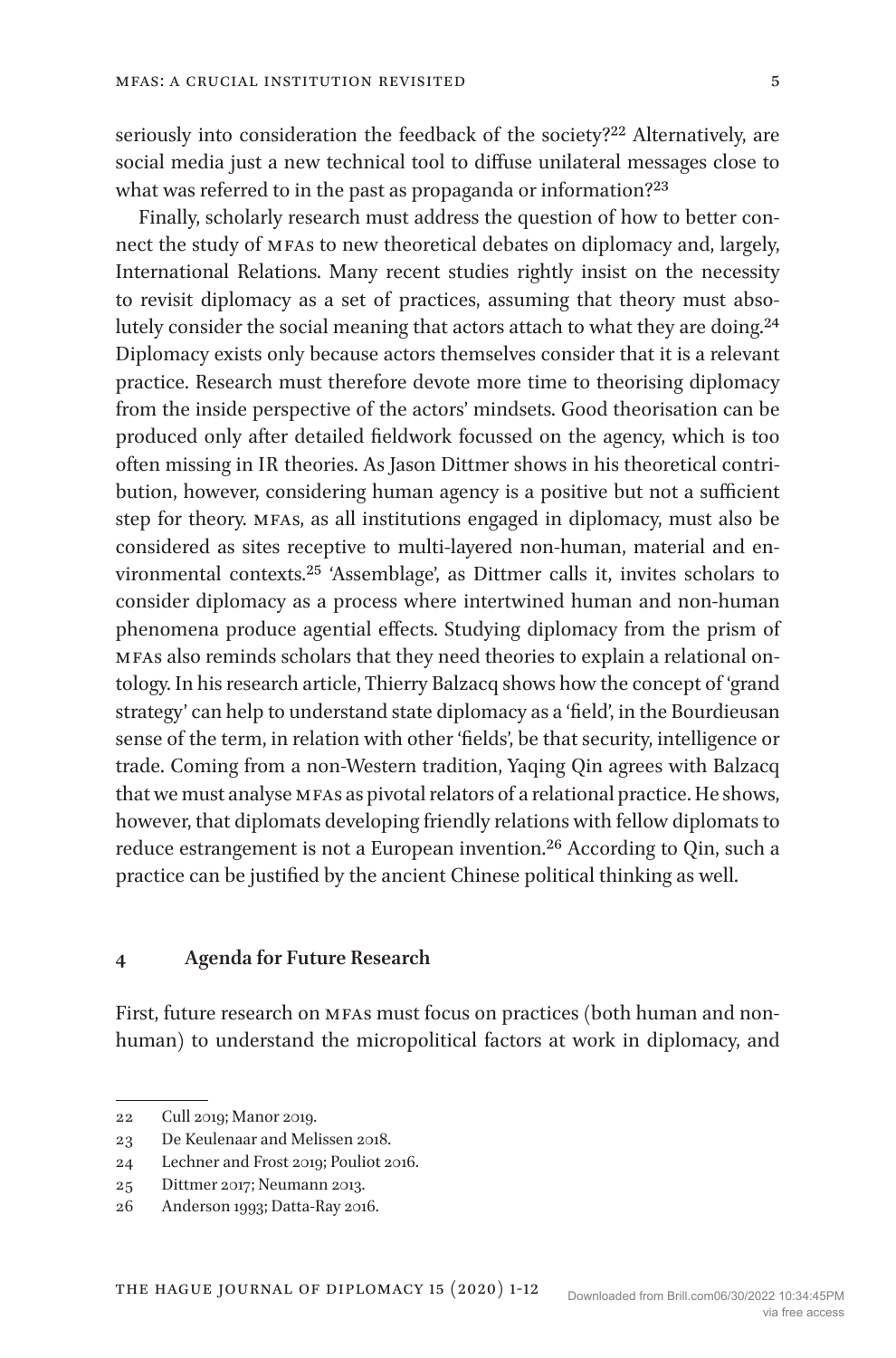more largely in foreign policy. Foreign policy analysis has invested much in the past ten years on the domestic determinants of foreign policy. It does not limit the study of foreign policy anymore to the effects or relations with the international system.27 Micropolitical factors emerge from their positions as hinges of macrostructural phenomena generally studied by IR theories, such as power relations, negotiations and alliances between states, but also with subnational entities, intergovernmental organisations, NGOs and individuals. As Dittmer writes in this special issue, this kind of analysis must contrast with the traditional macro and structural frameworks through which many IR theories are still produced, shifting away from the state as a monolithic unit of analysis towards a 'diplomatic system' where MFAs represent one body of politics. In his research, Dittmer used archives of the British Foreign Office from the 18th to the late 20th century. To analyse the more contemporary period, research can use other sources such as public documents produced by MFAs, semi-direct interviews and observatory participation. For sure, practice theory without a solid empirical basis has no sense. There is even a risk that some practice theorists might see it as only a set of abstract concepts and, thus, reproduce in the future the same kind of broad generalities without carefully observing diplomatic agents and sites.28 In this case, practice theory has little interest.

Second, further research on MFAs must investigate the 'material circulations … that produce political subjectivities' within diplomacy.29 We must carefully study the exchange of written notes, gifts and food, but also the design of negotiating sites, not per se but to assess their effects on diplomatic outcomes. Materialities in the daily routines of MFAs, such as the writing style of cables, the positioning of actors in meeting rooms and the organisation of meals, are fundamental elements for understanding diplomacy. The study of the Diplomatic Protocol, a set of codified rules to facilitate order in estranged relationships, is a promising field for diplomatic studies. Sociology of rituals, such as Erving Goffmann's work, is a relevant source of inspiration for scholars who want to understand the political meaning of Diplomatic Protocol.<sup>30</sup>

Third, further research must consider the sociology of elites and produce accounts of who are the diplomats and where do they come from? In Western democracies, diplomats in the 21st century are socially more diverse than they were in the 1950s<sup>31</sup> but, surprisingly, we have little solid research about the

<sup>27</sup> Kaarbo 2015.

<sup>28</sup> Bueger and Gadinger 2014.

<sup>29</sup> Dittmer 2017, 3.

<sup>30</sup> Goffmann 1967; Balzacq 2020.

<sup>31</sup> Galtung and Ruge 1965.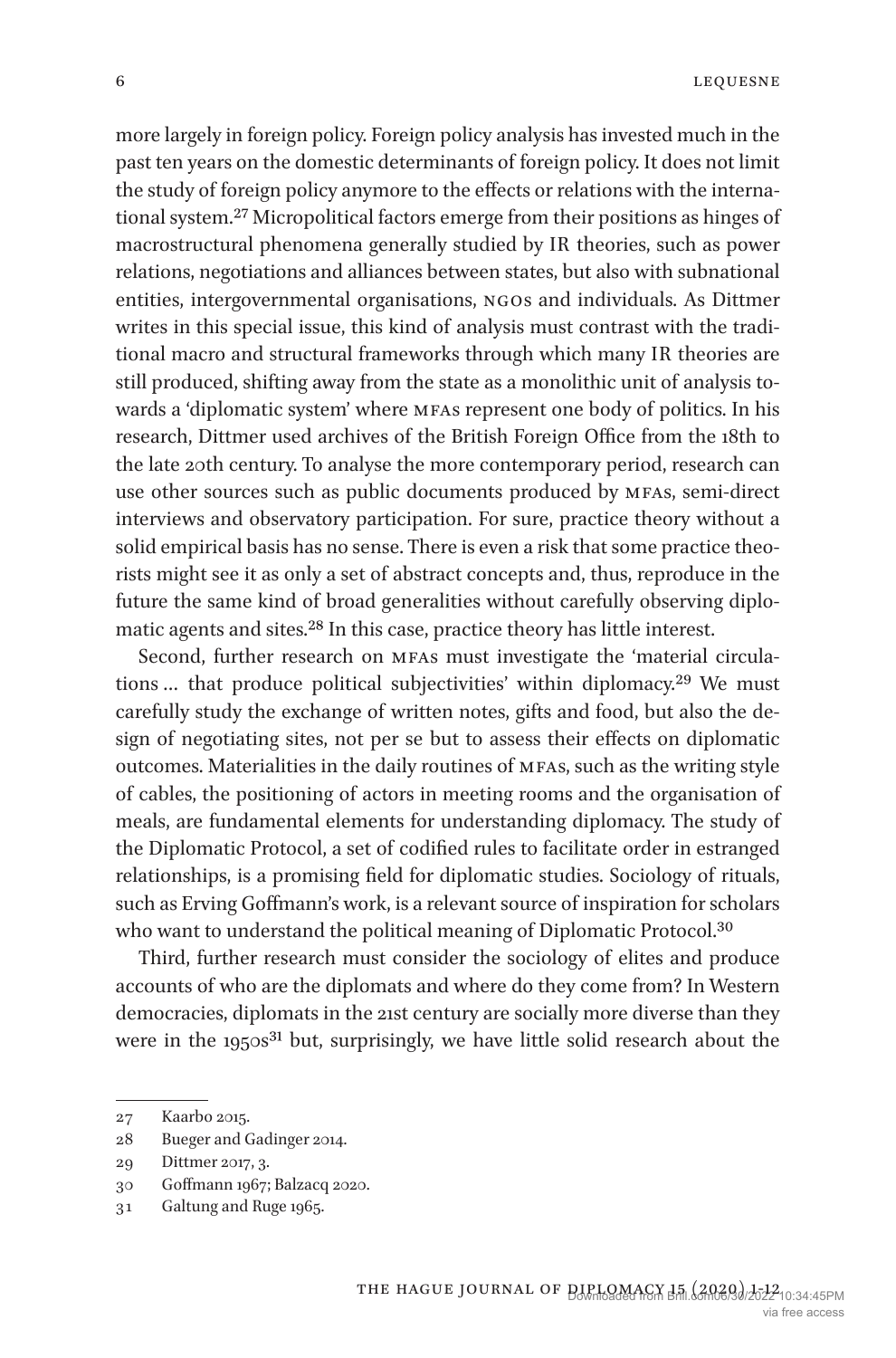evolutional patterns. The study of the social background of diplomats inside MFAs is typically a research theme, which can be usefully invested by quantitative studies. It would be misleading to think that the diversification of diplomatic agency is a phenomenon limited to the West. We can observe similar trends in India as a result of the reservation policy benefitting candidates coming from low-caste backgrounds, or in Iran where children of disabled Iran-Iraq War veterans have been granted special advantages to enter higher education institutions that lead to recruitment in the Iranian MFA.32 But in the end, does this social diversification influence diplomatic outcomes? We must also investigate further the changing role of ambassadors. If all we have are memoires published by retired ambassadors, little critical and comparative work will exist on the ambassadorial function outside of works produced by historians.<sup>33</sup> All of this constitutes challenging questions on which we must know more.

Fourth, a domain for future research is the relationship between MFAs and domestic (not international) politics. Whatever the nature of a political regime, MFAs are state bureaucracies that have to bargain with politicians. However, the relationships of diplomats with politicians do not follow the same path in all countries. The Brazilian MFA, Itamaraty, was created after the Portuguese decolonisation as a corporatist bureaucracy and managed through history to remain as autonomous as possible from the state executive. Autonomy is considered inside Itamaraty as the normal result of specific skills and expertise.34 When President Lula came to power in 2003 and decided to be proactive in diplomacy, Brazilian diplomats denounced an attempt to 'politicise' their bureaucratic autonomy. The criticism of Brazilian diplomats is even harsher since the 2019 election of President Jair Bolsonaro, who has deliberately decided to brush under the carpet several influential diplomats. When the conservative Law and Justice party (PiS) won the 2015 election in Poland, the new government decided to dismiss most of the career ambassadors and to appoint non-career ambassadors on the basis of their closeness to the new ruling party.35 Such a spoils system, consisting of distributing ambassadorships in major countries to non-career diplomats, has existed for a long time in the United States.36 It gives to US ambassadors a 'political touch', which does not exist to the same extent for West European career ambassadors.

<sup>32</sup> Hansel, Khan and Levaillant 2017; Beaud forthcoming.

<sup>33</sup> Kessler 2012; Rana 2013.

<sup>34</sup> Vaïsse and Saint-Geours 2019.

<sup>35</sup> A study of the Polish case after the 2015 election of PiS is missing in the literature.

<sup>36</sup> Haglund 2015.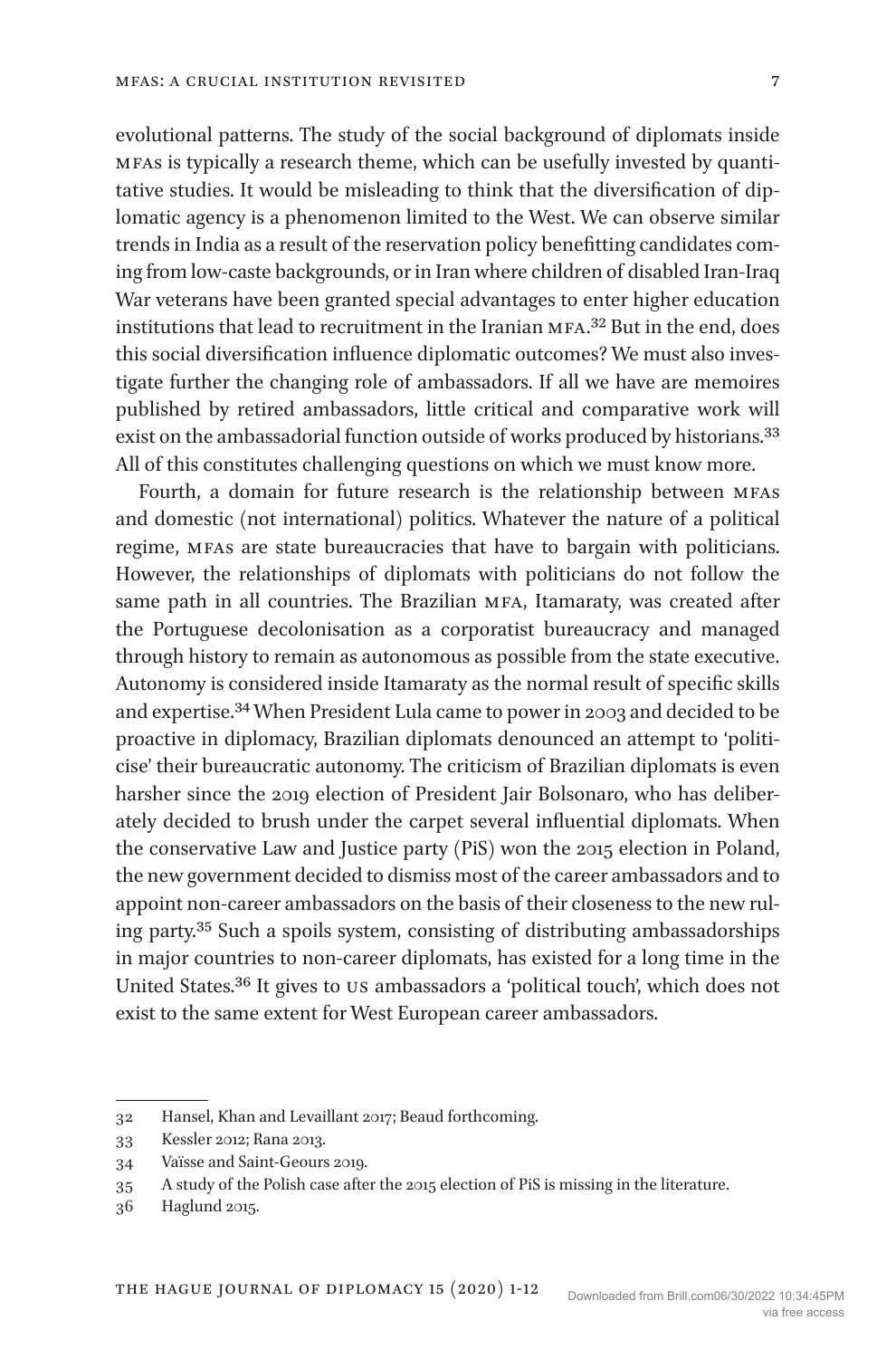Three additional questions can therefore be further researched regarding the relationship of MFAs to domestic politics. First, non-democratic states must not be forgotten. In single-party regimes such as China or Vietnam, are MFAs just the subordinates of Communist Party Central Committees, or are they able to save a form of autonomy based on a specific expertise? Second, what is the effect of party politics inside MFAs, whatever the nature of the political regime? Third, the previous question must be linked to the rise of populist leaders in democracies, who do not like diplomats to be identified as traitors and diverted elites. To what extent do populist leaders such as Donald Trump in the United States, Jair Bolsonaro in Brazil and Viktor Orbán in Hungary ignore their MFAs in the conduct of diplomacy? What is the capacity of diplomats in these respective countries to react and bypass populist leaders thanks to their established practices and networks in the international system?<sup>37</sup> All of these questions related to the diplomat-politician nexus have to be theorised on a comparative basis. Again, research should not be limited to the nature of the relations and tensions, but also evaluate the effect of turf wars on the diplomatic outcomes produced by states.

MFAs are definitely not at all old-fashioned objects for diplomatic studies. They remain institutions at the heart of the reflection on contemporary diplomacy, offering much potential for diplomatic studies. To provide good theoretical accounts, research on MFAs must concentrate on the study of practices and avoid two traps in parallel: focusing exclusively on single-country cases and forgetting the case of non-democratic countries. Diplomatic studies cannot remain a field of work by comparing only Western experiences. It absolutely must invest more in the relationship between diplomacy and authoritarianism, with a special emphasis on countries such as Algeria, Pakistan and Russia where MFAs are doing mostly 'window dressing' while the real actors of diplomacy are clearly elsewhere in the state, especially in intelligence services and armed forces staffs. Diplomatic studies must investigate more about how diplomacies are constrained by these practices of anti-diplomacy in many countries of the world.38

## **Bibliography**

Aggestam, Karin and Ann E. Towns, eds. *Gendering Diplomacy and International Negotiation* (Basingstoke: Palgrave Macmillan, 2018).

<sup>37</sup> Cooper 2019; Plagemann and Destradi 2019.

<sup>38</sup> Der Derian 1992.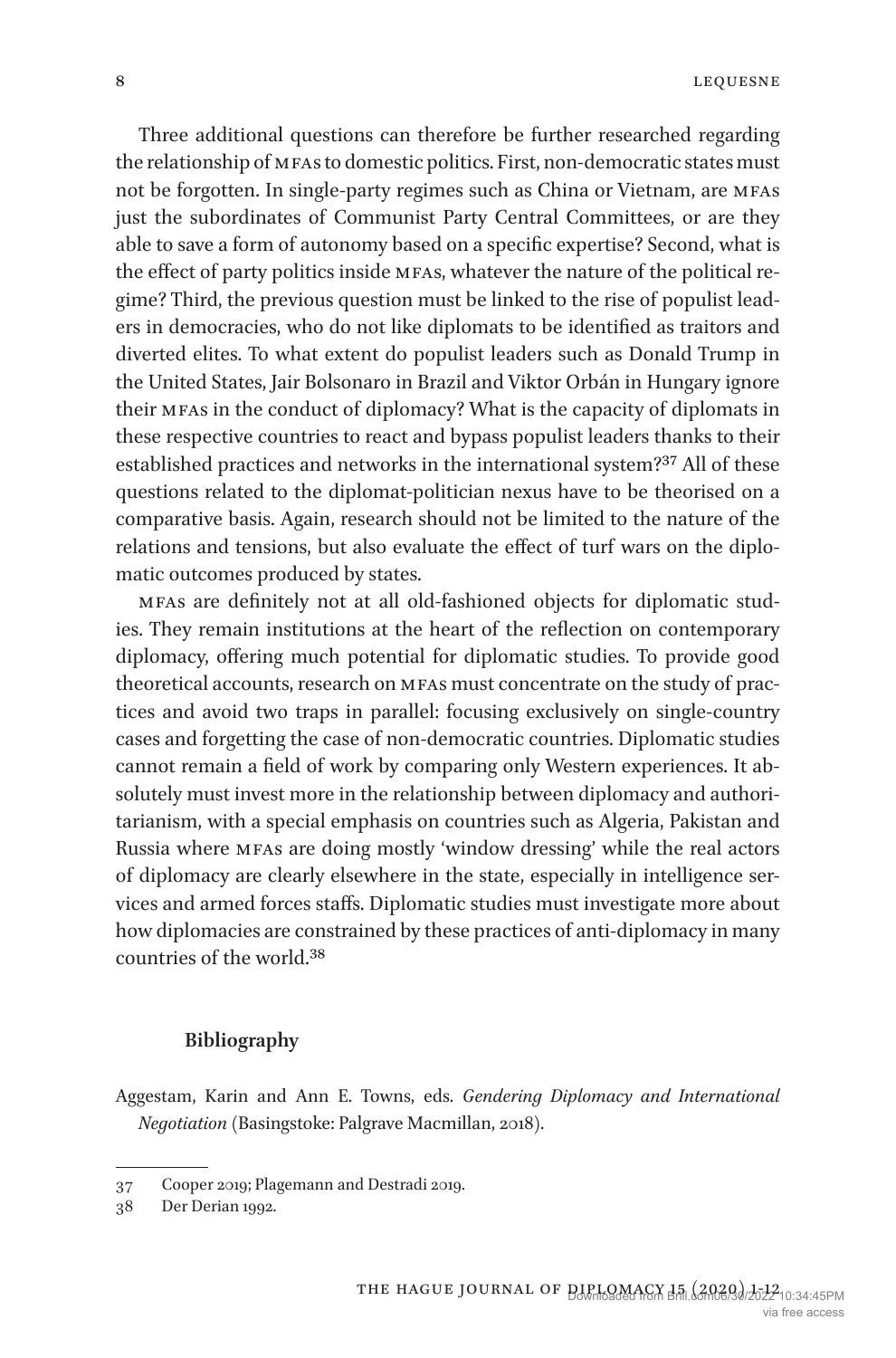Anderson, M.S. *The Rise of Modern Diplomacy: 1450-1919* (London: Routledge, 1993).

- Araud, Gérard. *Passeport diplomatique: Quarante ans au Quai d'Orsay* (Paris: Grasset, 2019).
- Balfour, Rosa, Caterina Carta and Kirsti Raik eds. *The European External Action Service and National Foreign Ministries: Convergence and Divergence* (Abingdon: Ashgate, 2015).
- Balzacq, Thierry. 'Rituals and Diplomacy'. In *Global Diplomacy: An Introduction to Theory and Practice,* eds. Thierry Balzacq, Frédéric Charillon and Frédéric Ramel (Abingdon: Palgrave Macmillan, 2020), 111-122.
- Balzacq, Thierry, Frédéric Charillon and Frédéric Ramel eds*. Global Diplomacy. An Introduction to Theory and Practice* (Abingdon: Palgrave Macmillan, 2020).
- Barston, Ronald Peter. *Modern Diplomacy* (London: Routledge, 2019).
- Beaud, Guillaume. *Mutations des dispositifs de recrutement et de formation des élites diplomatiques et rapports de force politico-bureaucratiques dans l'Iran postrévolutionnaire,* Master's Thesis (Doctoral School, Sciences Po, forthcoming).
- Berridge, G. *Diplomacy: Theory and Practice* (Basingstoke: Palgrave Macmillan, 2015).
- Biberman, Yelena. 'The Politics of Diplomatic Service Reform in Post-Soviet Russia'. *Political Science Quarterly* 126 (4) (2011), 669-680.
- Bjola, Corneliu and Stuart Murray, eds. *Secret Diplomacy: Contexts and Cases* (London: Routledge, 2016).
- Brysk, Alison and Michael Stohl. *Contesting Human Rights: Norms, Institutions and Practice* (Cheltenham: Edward Elgar, 2019).
- Bueger, Christian and Franck Gadinger. *International Practice Theory: New Perspectives* (Basingstoke: Palgrave Macmillan, 2014).
- Cassidy, Jennifer, ed. *Gender and Diplomacy* (London: Routledge, 2017).
- Constantinou, Costas M., Pauline Kerr and Paul Sharp, eds. *The SAGE Handbook of Diplomacy* (London: Sage, 2016).
- Cooper, Andrew F. *Celebrity Diplomacy* (London: Routledge, 2008).
- Cooper, Andrew F. 'The Disintermediation Dilemma and Its Impact on Diplomacy: A Research Agenda for Turbulent Times'. *Diplomacy and Statecraft* 30 (4) (2019), 799-807.
- Cornut, Jérémie and Vincent Pouliot. 'Practice Theory and the Study of Diplomacy: A Research Agenda'. *Cooperation and Conflict* 50 (3) (2015), 297-315.
- Costa, Olivier. 'Legislative Politics, Going International, while Staying Native'. In *Oxford Handbook of French Politics,* eds. R. Elgie, E. Grossman, and E. Mazur (Oxford: Oxford University Press, 2016), 198-219.
- Cull, Nicholas. *Public Diplomacy: Foundations for Global Engagement in the Digital Age* (Cambridge: Polity, 2019).
- Datta-Ray, Deep K. *TheMaking of Indian Diplomacy: A Critique of Eurocentrism* (Oxford: Oxford University Press, 2016).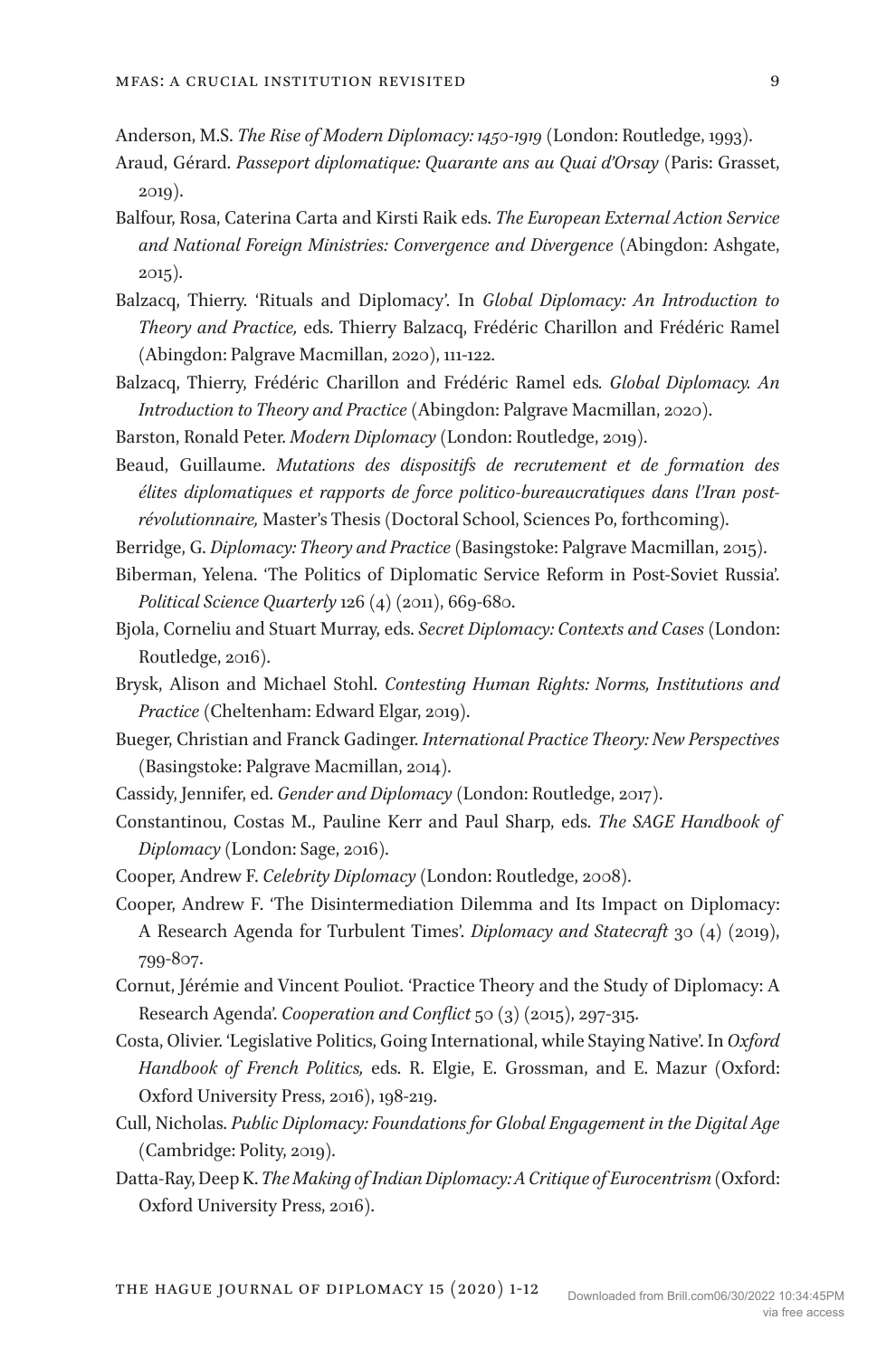- De Keulenaar, Emilie V. and Jan Melissen. 'Critical Digital Diplomacy and How Theory Can Inform Practice'. In *New Realities in Foreign Affairs: Diplomacy in the 21st Century,*  ed. Volker Stanzel (Baden-Baden: Nomos, 2018), 63-70.
- Der Derian, James. *On Diplomacy: A Genealogy of Western Estrangement* (Oxford: Blackwell, 1987).
- Der Derian, James. *Antidiplomacy: Spies, Terror, Speed and War* (Oxford: Blackwell, 1992).
- Dittmer, Jason. *Diplomatic Material: Affect, Assemblage and Foreign Policy* (Durham: Duke University Press, 2017).
- Dobbin, James F. *Foreign Service: Five Decades on the Frontline of American Diplomacy* (Washington, DC: Brookings Institution, 2017).
- Ekman, Alice. *The Shaping of National Diplomatic Practices: Contemporary Chinese Diplomacy as a Case Study*, Dissertation in political science (Paris: Sciences Po, 2013).
- Dutch Ministry of Foreign Affairs. *Modernising the Diplomatic Service, Progress Report 2013* (The Hague: Dutch Ministry of Foreign Affairs, 2013).
- Engelbrekt, Kjell. *High-Table Diplomacy: The Reshaping of International Security Institutions* (Washington, DC: Georgetown University Press, 2016).
- Galtung, Johan and Mari Holmboe Ruge. 'Patterns of Diplomacy'. *Journal of Peace Research* 2 (2) (1965), 101-135.
- Gatti, Mauro. *European External Action Service: Promoting Coherence and Coordination* (Leiden: Brill, 2016).
- Goffmann, Erving. *Interaction Ritual: Essays on Face-to-Face Behavior* (New York: Anchor Books, 1967).
- Haglund, Evan. 'Striped Pants versus Fat Cats: Ambassadorial Performance of Career Diplomats and Political Appointments'. *Presidential Studies Quarterly* 45 (4) (2015), 653-678.
- Halperin, Morton H. *Bureaucratic Politics and Foreign Policy* (Washington, DC: Brookings Institution, 2006).
- Hansel, Misha, Raphaëlle Khan and Mélissa Levaillant, eds. *Theorizing Indian Foreign Policy* (London: Routledge, 2017).
- Hocking, Brian, ed. *Foreign Ministries: Change and Adaptation* (New York: St. Martin's Press, 1999).
- Hocking, Brian, Jan Melissen, Shaun Riordan and Paul Sharp. 'Integrative Diplomacy for the 21st Century'. In *China International Strategy Review* (Beijing: Center for International and Strategic Studies, 2013), 53-88.
- Hocking, Brian and David Spence, eds. *Foreign Ministries in the European Union: Integrating Diplomats* (New York: Palgrave Macmillan, 2003).
- Hollibaugh, Gary B. Jr. 'The Political Determinants of Ambassadorial Appointments'. *Presidential Studies Quarterly* 45 (3) (2015), 445-466.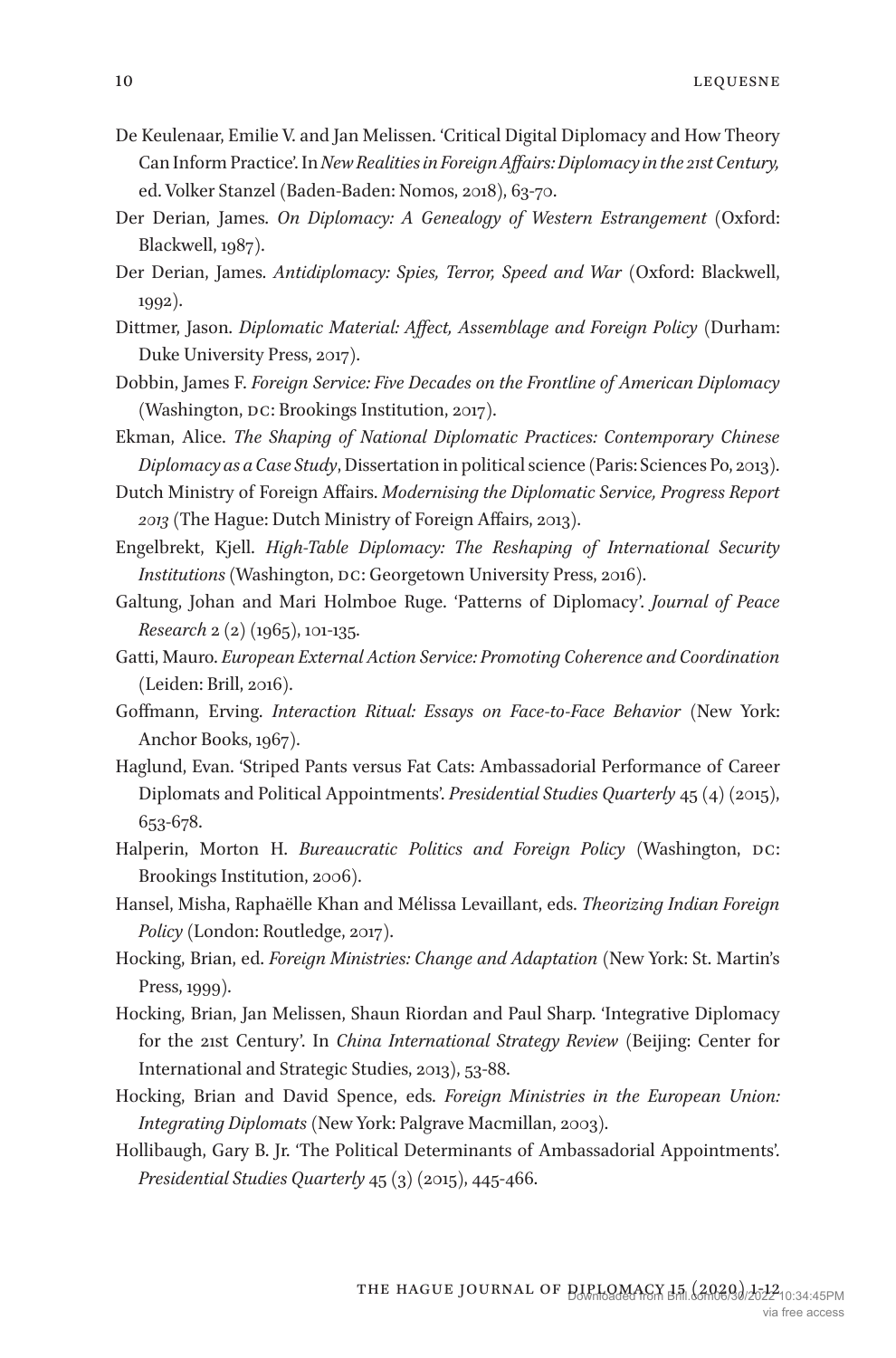- Kaarbo, Juliet. 'A Foreign Policy Analysis on the Domestic Politics Turn in IR Theory'. *International Studies Review* 17 (2) (2015), 189-216.
- Kerr, Pauline and Geoffrey Wiseman, eds. *Diplomacy in a Globalizing World: Theories and Practices* (Oxford: Oxford University Press, 2018).

Kessler, Marie-Christine. *Les ambassadeurs* (Paris: Presses de Sciences Po, 2012).

- Lechner, Silviya and Mervyn Frost. *Practice Theory and International Relations* (Cambridge: Cambridge University Press, 2019).
- Lequesne, Christian. 'Studying Diplomatic Practices through the Lens of Direct Observation' (London: Sage Research Method Cases, 2019).
- Lequesne, Christian. *Ethnographie du Quai d'Orsay* (Paris: CNRS Editions/Biblis, 2020).
- Loh, Dylan MH. 'Institutional Habitus, State Identity, and China's Ministry of Foreign Affairs'. *International Studies Review* (2019), 1-24.
- Manor, Ilan. *The Digitalization of Public Diplomacy* (Basingstoke: Palgrave Macmillan, 2019).
- Milner, Helen V. and Dustin Tingley. *The Domestic Politics of American Foreign Policy* (Princeton: Princeton University Press, 2015).
- Morgenstern-Pomorski, Henrik. *The Contested Diplomacy of the European External Action Service: Inception, Establishment and Consolidation* (London: Routledge, 2018).
- Neack, Laura. *The New Foreign Policy: Complex Interactions, Competing Interests* (Lanham, MD: Rowman and Littlefield, 2013).
- Neumann, Iver B. 'To Be a Diplomat'. *International Studies Perspectives* 6 (1) (2005), 72-93.
- Neumann, Iver B. *At Home with the Diplomats inside a European Ministry of Foreign Affairs* (Ithaca: Cornell University Press, 2012).
- Neumann, Iver B. *Diplomatic Sites: A Critical Enquiry* (London: Hurst, 2013).
- Nicolson, Harold. *The Evolution of Diplomatic Method* (London: Cassell, 1954)
- Plagemann, Johannes and Sandra Destradi. 'Populism and Foreign Policy: The Case of India'. *Foreign Policy Analysis* 15 (2) (2019), 283-301.
- Pouliot, Vincent. *International Pecking Orders: The Politics and Practice of Multilateral Diplomacy* (Cambridge: Cambridge University Press, 2016).
- Rana, Kishan S. *AsianDiplomacy: The Foreign Ministries of China, India, Japan Singapore and Thailand* (Baltimore: Johns Hopkins University Press, 2009).
- Rana, Kishan S. *21st Century Diplomacy: A Practitioner's Guide* (New York: Continuum Group, 2011).
- Rana, Kishan S. *The Contemporary Embassy: Paths to Diplomatic Excellence* (Abingdon: Palgrave Macmillan, 2013).
- Roeder, Larry and Albert Simard. *Diplomacy and Negotiation for Humanitarian NGOs* (New York: Springer, 2015).